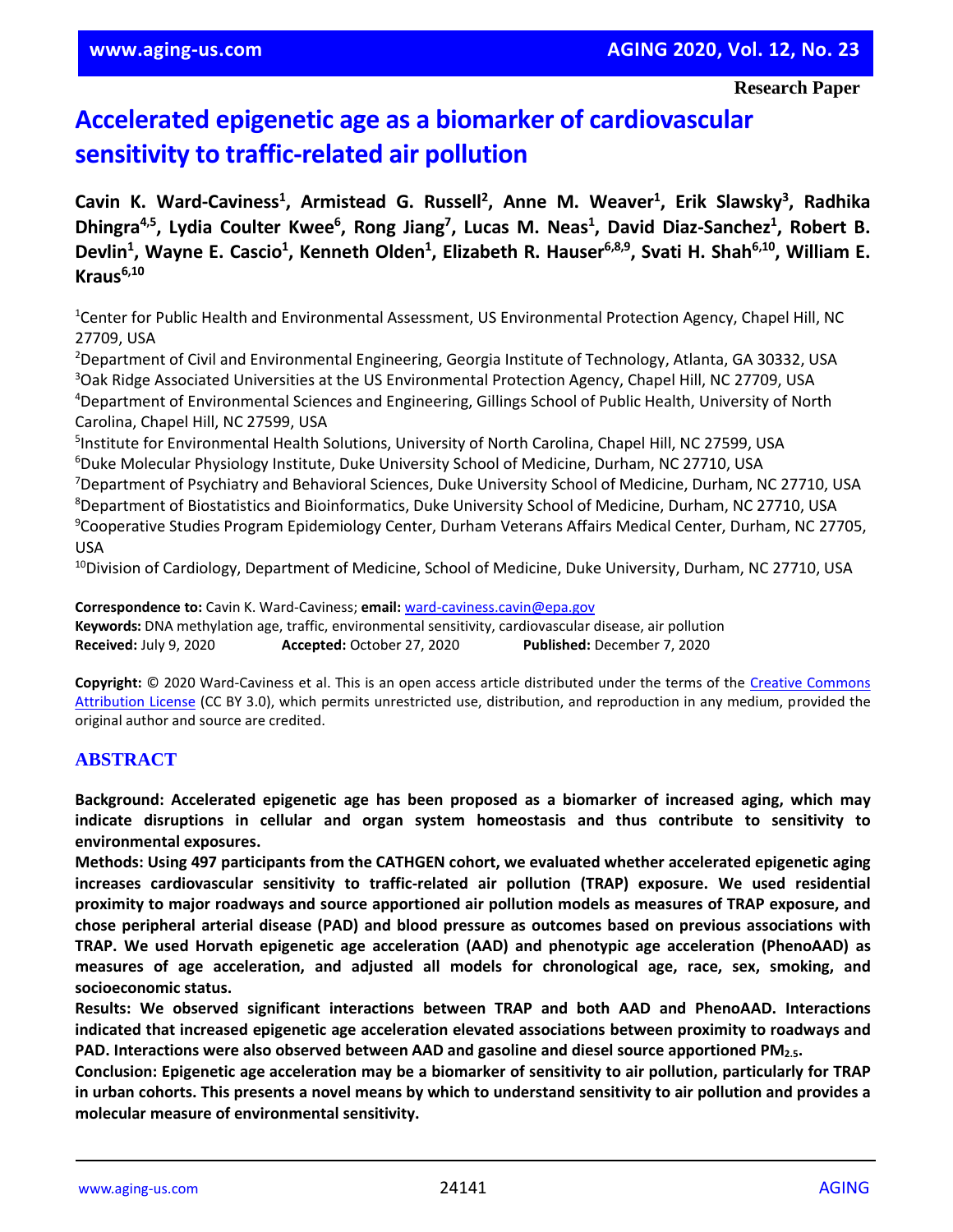# **INTRODUCTION**

Air pollution continues to be a significant contributor to morbidity and mortality worldwide [1]. Concerningly, though air quality continues to improve worldwide, particularly decreases in particulate matter  $< 2.5 \mu m$  in diameter ( $PM_{2.5}$ ), a globally aging population may result in substantial segments of the population still experiencing significant environmental health risks as the elderly are highly sensitive to even low level of air pollution [2, 3]. This increased sensitivity is potentially due to breakdown in biological homeostasis at the cellular and organ system level accompanied by the accumulation of chronic disease and functional deficits. However, there is significant heterogeneity in how people age and accumulate the biochemical, functional, and clinical deficits which may contribute to increased sensitivity to environmental exposures.

Recently epigenetic (DNA methylation) age has emerged as a promising biomarker of "biological age" which, while correlated with chronological age, is more inherently tied to biological processes (e.g. alterations in DNA methylation) than chronological age itself [4]. DNA methylation-derived aging biomarkers have proven to be dynamic and responsive to the environment [5–7], and differences between DNA methylation age and chronological age, e.g. epigenetic age acceleration, are associated with mortality, cancer, obesity, and several other health outcomes [8–12]. Given its role as an indicator of biological age, DNA methylation-derived aging biomarkers may better function as indicators of heightened sensitivity to air pollution exposure than chronological age. To evaluate the role of DNA methylation age acceleration as an environmental sensitivity factor, we utilized the CATHGEN cohort, which had the necessary clinical outcomes, environmental exposures, and molecular data for analyses. CATHGEN participants were recruited from cardiac catheterization patients and have strong associations with air pollution, particularly trafficrelated air pollutants [13–15].

# **RESULTS**

Of the 563 total participants available for this analysis, 542 had the street-level geocoding necessary to estimate residential proximity to roadway, and 497 participants overlapped with the modeling time period for source apportioned PM2.5 (Table 1). Participants had an average age of 60.1 y and resided an average of 1.02 km from the nearest roadway. The average systolic blood pressure (SBP) was 146 mmHg while the average diastolic blood pressure (DBP) was 82.2 mmHg, slightly elevated readings which are likely driven by the 30.2% (170) participants with a history of hypertension. A total of 34 participants (6.0%) reported a history of peripheral arterial disease (PAD). The mean age acceleration difference (AAD) and phenotypic age acceleration difference (PhenoAAD) were 4.77 y, and - 8.83 y respectively. Supplementary Figure 1 gives the distribution of AAD by PhenoAAD tertiles. Figure 1 gives the distribution of total  $PM<sub>2.5</sub>$  as well as source apportioned  $PM_{2.5}$  for the sources examined in this analysis. We used neighborhood socioeconomic clusters to adjust for socioeconomic status in the analyses (Supplementary Table 1**) [**16**]**.

Our primary outcomes were PAD, SBP, and DBP. We report only the estimates from the more parsimonious full model as the effect estimates from both the full and clinical models were concordant (Supplementary Figure 2). Estimates for the clinical model can be found in Supplementary Table 2. As air quality and clinical practices can change from year to year, there can be potential confounding by year of assessment on the relationship between air quality and health outcomes. Our primary exposure, residential proximity to roadways, would be unaffected by this as it was assessed at a single point in time. The source apportioned  $PM<sub>2.5</sub>$  did not have strong correlations with year (Supplementary Figure 3), an including year as a covariate did not modify associations (Supplementary Table 3). Thus, we kept the models as described in the methods.

We observed interactions between residential proximity to major roads and AAD for PAD, SBP, and DBP. For PhenoAAD we only observed interactions for DBP (Table 2). These associations did not differ when additionally adjusting for cell type proportions **(**Supplementary Table 4). When examining chronological age, we did not observe any interactions between chronological age and residential proximity to major roadways either with or without adjustment for AAD and PhenoAAD (Supplementary Table 5), highlighting that interactions with AAD and PhenoAAD are primarily driven by accelerated DNA methylation age as opposed to simply increased chronological age.

We additionally examined associations for trafficrelated air pollution by using modeled source-specific PM<sub>2.5</sub> concentrations. For PAD we observed even stronger interactions between AAD and traffic-related air pollution when examining gasoline and diesel generated  $PM<sub>2.5</sub>$  as we did when examining residential proximity to roadways. We did also observe an interaction between total PM2.5 and AAD in association with PAD ( $\beta$  = 0.09; 95% confidence interval = 0.01 –  $0.17$ ;  $P = 0.02$ ), however after regressing out diesel and gasoline generated  $PM<sub>2.5</sub>$ , the remaining  $PM<sub>2.5</sub>$  residuals did not have an interaction with AAD. SBP and DBP were not associated with the  $PM_{2.5}$  sources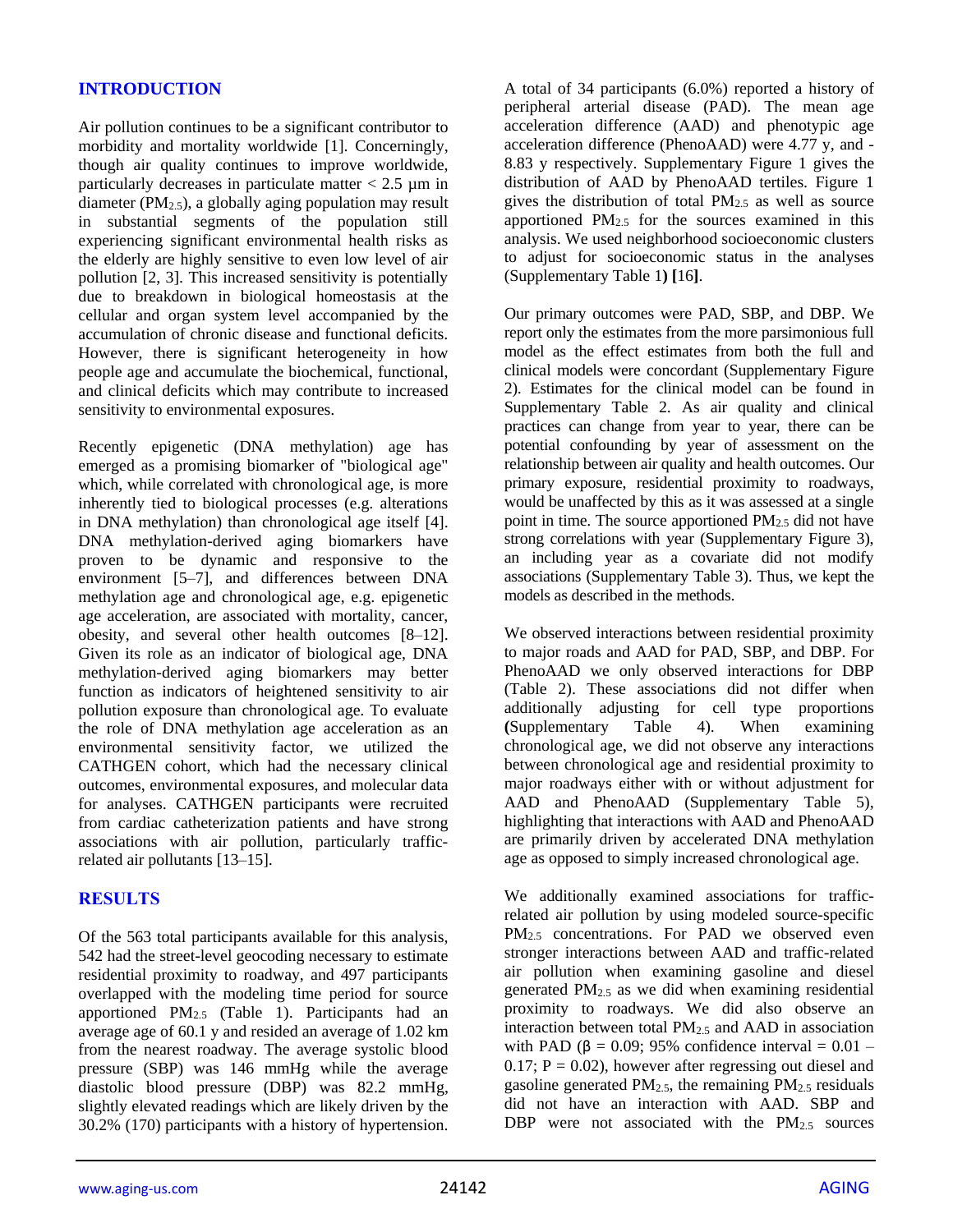## **Table 1. Cohort description.**

|                                                                | Mean    | <b>SD</b> | N non-missing | <b>IQR</b> |
|----------------------------------------------------------------|---------|-----------|---------------|------------|
| Age $(y)$                                                      | 60.1    | 12.4      | 563           | 19.0       |
| Body Mass Index $(kg/m2)$                                      | 30.6    | 7.53      | 556           | 8.26       |
| AAD(y)                                                         | 4.77    | 6.62      | 563           | 8.41       |
| Pheno $AAD(y)$                                                 | $-8.83$ | 7.74      | 563           | 10.0       |
| Distance to major roadway (km)                                 | 1.02    | 1.07      | 542           | 1.09       |
| Total PM <sub>2.5</sub> ( $\mu$ g/m <sup>3</sup> )             | 10.9    | 0.76      | 497           | 0.91       |
| Diesel PM <sub>2.5</sub> ( $\mu$ g/m <sup>3</sup> )            | 0.54    | 0.31      | 497           | 0.51       |
| Gasoline PM <sub>2.5</sub> ( $\mu$ g/m <sup>3</sup> )          | 0.55    | 0.16      | 497           | 0.26       |
| Secondary Organic Carbon $PM_{2.5}$ ( $\mu$ g/m <sup>3</sup> ) | 1.26    | 0.25      | 497           | 0.34       |
| Biomass $PM_{2.5}$ ( $\mu$ g/m <sup>3</sup> )                  | 1.99    | 0.22      | 497           | 0.32       |
| Diastolic Blood Pressure (mmHg)                                | 82.2    | 14.0      | 539           | 18.0       |
| Systolic Blood Pressure (mmHg)                                 | 146     | 24.8      | 539           | 36.0       |
|                                                                | N       | $\%$      | N non-missing |            |
| Males                                                          | 234     | 41.6      | 563           |            |
| Females                                                        | 329     | 58.4      | 563           |            |
| <b>African Americans</b>                                       | 214     | 38.0      | 563           |            |
| European Americans                                             | 349     | 62.0      | 563           |            |
| <b>Smokers</b>                                                 | 249     | 44.2      | 563           |            |
| Peripheral Arterial Disease                                    | 34      | 6.04      | 563           |            |
| <b>Diabetes</b>                                                | 162     | 28.8      | 563           |            |
| Hyperlipidemia                                                 | 324     | 57.5      | 563           |            |

Description of the study cohort. AAD = Age Acceleration Difference; mmHg = millimeters of mercury; IQR = interquartile range; PhenoAAD = Phenotypic Age Acceleration Difference; SD = standard deviation.



**Figure 1. Distribution of total PM2.5 and source-apportioned PM2.5 averaged over all study years.** gives the distribution of total PM<sub>2.5</sub> mass as well as diesel and gasoline source-apportioned PM<sub>2.5</sub>. As expected for urban counties, the distribution of diesel and gasoline source-apportioned PM2.5 closely matches the distribution of total PM2.5. Lower levels of pollutants are given in green with high levels shading towards red.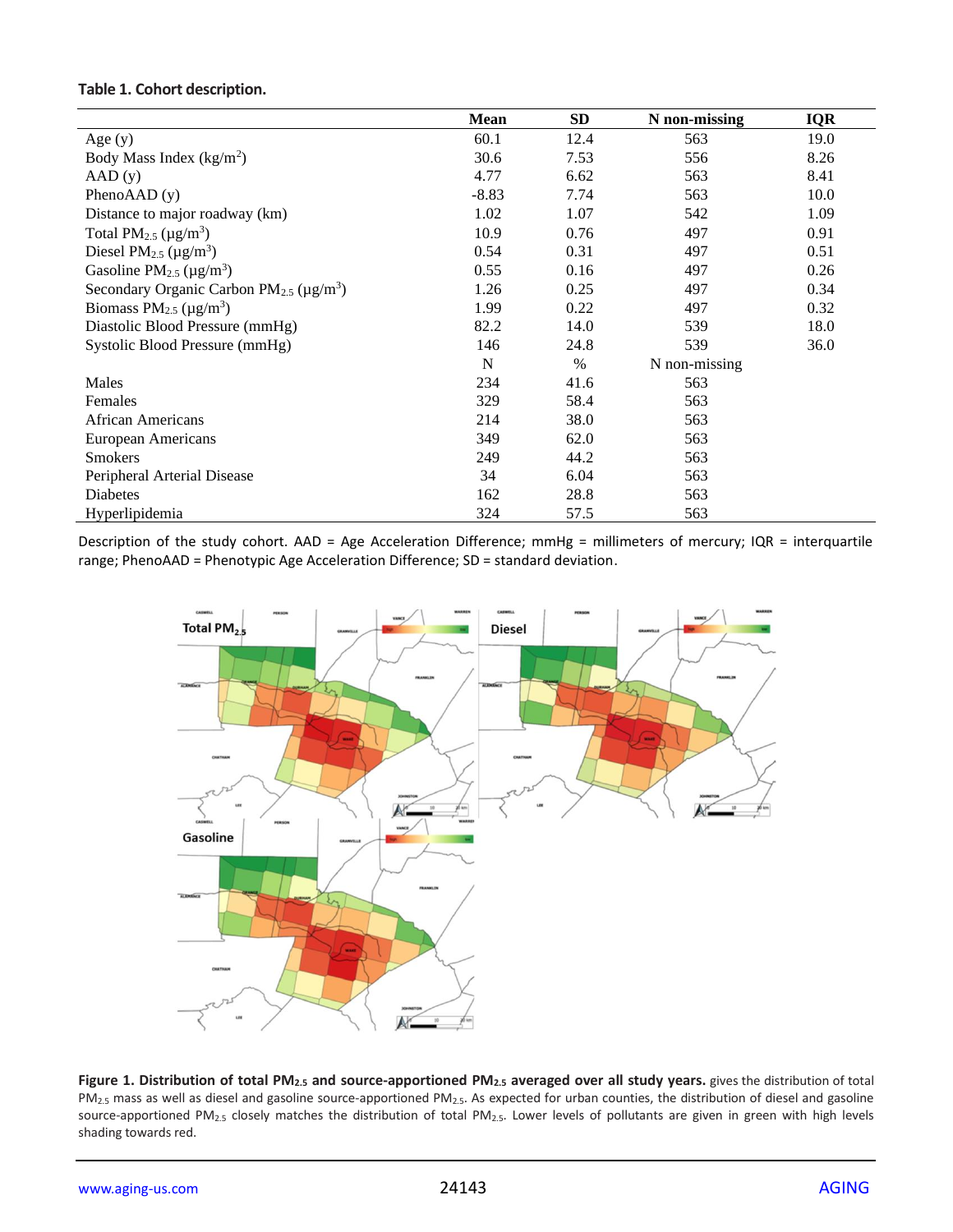**Table 2. Interactions between accelerated aging and residential proximity to roadways.**

| <b>Outcome</b> | Accelerated aging measure |      | SЕ   |      |
|----------------|---------------------------|------|------|------|
| PAD            | AAD                       | 0.06 | 0.03 | 0.04 |
| <b>DBP</b>     | AAD                       | 0.25 | 0.11 | 0.03 |
| <b>SBP</b>     | AAD                       | 0.46 | 0.20 | 0.02 |
| PAD            | PhenoAAD                  | 0.04 | 0.03 | 0.14 |
| <b>DBP</b>     | PhenoAAD                  | 0.19 | 0.09 | 0.04 |
| <b>SBP</b>     | PhenoAAD                  | 0.12 | 0.16 | 0.46 |

Interactions between the inverse-log transform of distance to major roadways (primary exposure) and each accelerated aging measure and outcome for the Full model (age, race, sex, sociodemographic cluster, and smoking adjusted). Estimates shown are all from the multiplicative interaction term between aging measure and inverse-log transform of distance to major roadways. For the binary outcome of PAD the regression coefficient represents the log-odds ratio for the interaction term. AAD = age acceleration difference;  $\beta$  = regression coefficient; DBP = diastolic blood pressure; PAD = peripheral arterial disease; SBP = systolic blood pressure; SE = standard error.

(Supplementary Table 2, Supplementary Table 3). In examining the variance inflation factor (VIF) for signs of multicollinearity we only observed potential multicollinearity (VIF  $> 5$ ) for interactions with total PM<sub>2.5</sub>. Thus, these primary analyses do not appear to be impacted by multicollinearity. This is further highlighted by the fact that the Pearson correlation  $(r^2)$ between each aging measure (AAD and PhenoAAD) and each exposure considered were all less than 0.0025.

As interaction effect estimates can be difficult to visualize, we also examined interactions by classifying individuals based on tertiles of the distribution for each of the accelerated aging parameters and then compared the first (lowest age acceleration) versus third (highest age acceleration) tertiles. We focused these analyses on the AAD-proximity to roadways interaction for PAD as it was the only outcome and interaction that showed an interaction proximity to roadways as well as traffic-related air pollution sources. Associations between PAD and proximity to roadways was effectively null in individuals in the lowest tertile of the AAD distribution (interaction odds ratio =  $0.81$ , 95% confidence interval =  $0.34 - 1.90$ ; mean  $AAD = -2.52$  y) while we saw an elevated association in the highest tertile of the AAD distribution (interaction odds ratio =  $2.79$ ; 95% confidence interval =  $1.09 - 7.11$ ; mean AAD = 11.5 y; Figure 2). The interaction between AAD tertile and proximity to roadways was also significant for PAD ( $P = 0.03$ ).

#### **DISCUSSION**

Age has long been considered a potential vulnerability factor for environmental exposures, and the elderly can have increased and unique environmental health risks [2]. While chronological age is the standard indicator of age-related risks, recent research has demonstrated that biological age measures have associations with chronic disease and mortality even when controlling for chronological age [8–12]. Our results indicate that

accelerated DNA methylation age may be a factor which increases sensitivity to traffic-related air pollution exposure. Chronological age itself did not seem to increase sensitivity in this cohort, further highlighting the potential for biological aging parameters to be more accurate indicators of environmental sensitivity than chronological age in some situations. As PAD is associated with near roadway exposures [13, 17, 18], these interactions may represent a path towards identifying molecular

# **Association by AAD Tertiles**



**Figure 2. Association between residential proximity to roadways and PAD by AAD tertiles Interaction between AAD and residential proximity to roadways is visualized by associating residential proximity to roadways in the first tertile of the AAD distribution and comparing association to those seen for the third tertile of the AAD distribution.** AAD = age acceleration difference, PAD = peripheral arterial disease.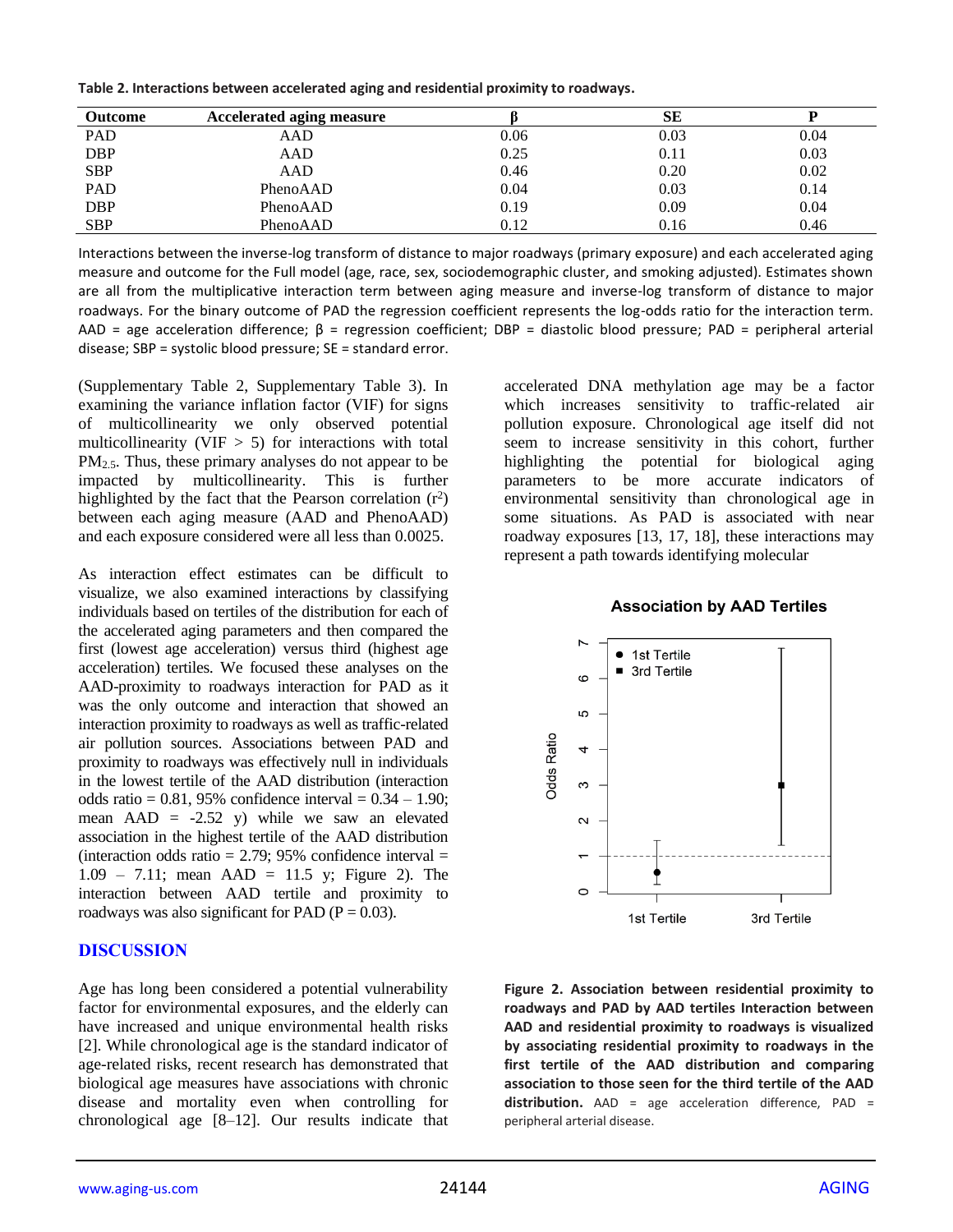indicators of increased sensitivity to relevant exposures. AAD appeared to be a more robust indicator of environmental sensitivity than PhenoAAD (Table 2). Individuals in the third tertile of the AAD distribution had a significant increased risk of PAD with decreasing distance to roadways, while individuals in the first tertile of the AAD distribution showed no association.

Horvath epigenetic age (the basis for AAD) is designed to estimate epigenetic age in a diverse set of cells and tissues using a single set of 353 epigenetic loci [19], and it has been widely validated in several studies [4]. PhenoAAD is designed to specifically estimate epigenetic age as correlated with several clinical parameters and was developed specifically using blood samples [20]. Both AAD and PhenoAAD are associated with mortality [9, 20]. AAD is associated with multiple clinical outcomes including obesity [10, 21], birth weight [21], hemostasis and blood clotting [12], infection [22], and cancer [8]. PhenoAAD is associated with a smaller number of clinical outcomes [23] likely due to its more recent development. Given the broad association of AAD with several clinical traits, there are a number of biological mechanisms that could explain its interaction with near roadways.

A recent, comprehensive review highlighted the associations between epigenetic age measures and environmental exposures. The chemical, social, and even infectious environment are all associated with epigenetic age and accelerated epigenetic aging [5]. However, this is the first time that a study has highlighted epigenetic age as a potential modifier of the associations between environmental exposures and health outcomes. While genetic variation can modify associations between air pollution and vascular outcomes [24], relatively little has been reported using DNA methylation as a modifier of exposures. Mitochondrial DNA methylation modifies associations between traffic-related air pollution and inflammation biomarkers [25], however, neither AAD nor PhenoAAD are dependent on mitochondrial DNA methylation loci. Also, the genetic variants associated with AAD and PhenoAAD, do not overlap with the genetic variants found to modify associations between near roadway exposures and PAD [26]. Thus, these interactions represent novel interactions inherently linked to a key biological parameter, aging. These associations offer insight into alternative measures of aging, e.g. epigenetic age, which may serve as better biomarkers of environmental sensitivity. After refinement and replication in future studies, these interactions may offer clues into making more personalized environmental health recommendations based on the underlying biology of the individual.

There are several strengths and limitations of this study. At 497 participants, this is a relatively small study. The moderate sample size limits our ability to examine a wider range of outcomes or to examine interactions with extremes of the AAD or PhenoAAD distribution which might be even stronger than the interactions observed here. This study also assumes, that the participants have been long-term residents of their listed primary address. This is a common assumption for studies of long-term exposures, that has been reasonable in similar exposure studies within the CATHGEN cohort [13, 15] and thus we believe to also be reasonable here. While individuallevel socioeconomic status was not available in the cohort we did have access to an area-level socioeconomic status indicator that incorporates 11 census variables and has been associated with health outcomes [16]. As a study entirely based within a cardiac catheterization cohort, these results may not generalize to the general population. However, in previous studies associations found in CATHGEN have been similar or stronger than associations found in more general populations [13, 14]. Additionally, underlying cardiovascular disease has also been proposed as a sensitivity factor for environmental exposures, making cardiac catheterization patients a population of interest where air pollution associations may be stronger than the general population.

While proximity to major roadways is a rather coarse indicator of near roadway air pollution exposure, we complemented this with estimates of residential exposure to gasoline and diesel generated  $PM_{2.5}$ , which may be more direct indicators of traffic-related air pollution exposure. As the resolution of the sourcespecific  $PM_{2.5}$  model was 12km, these measures likely incorporate background air pollution from many nearby sources, as opposed to traffic immediately nearby the residence, as would be captured by proximity to major roads. AAD had interactions with both of these exposures as well as with  $PM_{2.5}$ , but not with the residuals of PM2.5 after regressing out diesel and gasoline sources, suggesting observed interactions may be strongest with traffic-related air pollution if not specific to it. PhenoAAD had interactions with residential proximity to major roadways but not gasoline or diesel source-specific PM2.5. This could indicate that PhenoAAD is associated with other aspects of near roadway exposure that are not captured by gasoline or diesel-generated PM2.5, e.g. noise. Noise maps are not available for the study area, but noise remains an important exposure worth future exploration. An additional explanation could be that at 12 km the spatial resolution of the diesel and gasoline exposure assessment was not high enough to capture associations with PhenoAAD. Finally, both AAD and PhenoAAD were assessed in blood. While AAD is valid in a wide range of tissues, and typically correlated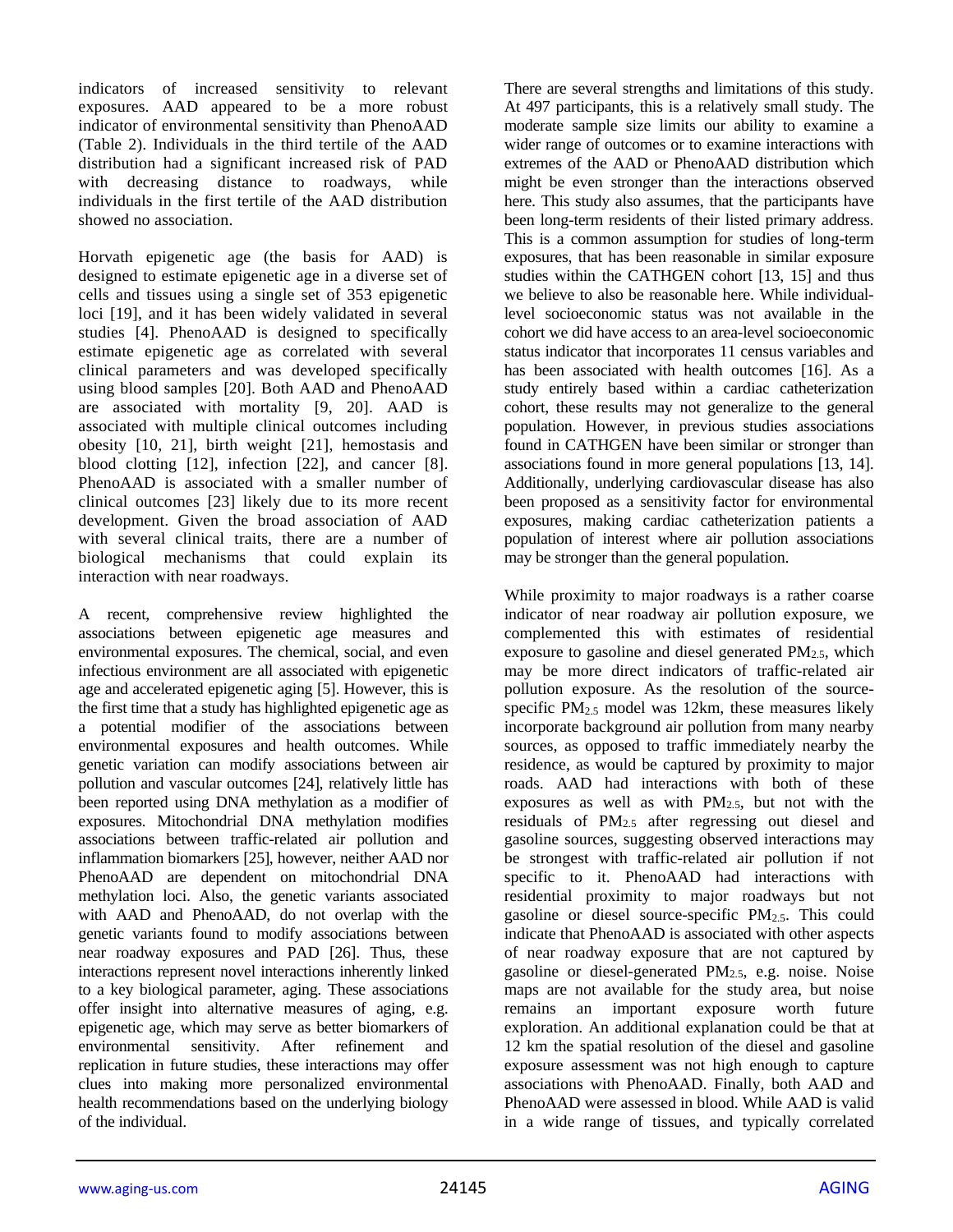among tissues from the same individual [19], we are still only able to speak to the discrimination of blood AAD and PhenoAAD for environmental sensitivity, as opposed to other tissues which may be more directly impacted by air pollution exposure. However, blood is often used as a surrogate tissue, particularly for inflammation associated outcomes like PAD and blood pressure, and would be the tissue most likely to be sampled in large studies that seek to understand environmental sensitivity in the broader population.

In all, this study represents an initial examination of the potential for DNA methylation aging biomarkers, to be indicators of sensitivity to environmental exposures. In the case of PAD, there may be a specificity of these interactions for near roadway exposures, however this needs to be validated in large, diverse populations and for a wider variety of outcomes and exposures. The potential for molecular biomarkers to be markers of environmental sensitivity has broad public health and personalized medicine implications including identification of individuals most at risk, targeting of communication and intervention strategies based on individual risk, and narrowing uncertainties in the estimation of the public health impacts of environmental exposures. All of these opportunities should be explored as we seek to understand, inform, and protect the most vulnerable and sensitive populations.

# **MATERIALS AND METHODS**

#### **CATHGEN**

The Catheterization Genetics (CATHGEN) cohort is a cohort of patients seen at Duke University Medical Center for a cardiac catheterization procedure between 2001 and 2010 [27]. Each CATHGEN participant provided informed consent for the collection of medical data as well as biosamples at the time of catheterization. The study was approved by the Duke University Institutional Review Board. Assessment of DNA methylation was performed on 563 individuals using the Illumina 850k microarray platform using published methods [28]. In previous research, six neighborhood clusters were created in Wake, Durham, and Orange counties, NC in which neighborhoods (census block groups) were clustered based on sociodemographic characteristics [16, 29]. The individuals chosen for DNA methylation assessment were randomly selected from these sociodemographic clusters (~112 per cluster).

#### **Age acceleration measures**

DNA methylation age acceleration is a measure of the difference between age estimated using DNA methylation loci (epigenetic/biological age) and chronological age. It is designed to estimate deviations between biological and chronological age, with positive values indicating age acceleration. We decided to examine two DNA methylation age acceleration measures: age acceleration difference (AAD) and phenotypic age acceleration difference (PhenoAAD). AAD and PhenoAAD are both defined as the difference between their respective epigenetic age estimation measures (DNA methylation age [19] and Phenotypic Age [20] respectively) and chronological age. AAD was developed using the Illumina 450k DNA methylation array platform while PhenoAAD was developed using the Illumina 850k DNA methylation array platform. Both platforms use identical chemistry to determine DNA methylation status, and differ primarily in the number of DNA methylation loci assessed, with the 850k platform assessing nearly twice the number of DNA methylation loci. While there have been reports of underestimation of adult epigenetic age, from which AAD is derived, when assessed using the 850k platform [28] this was revealed to be a shift by a constant in the estimation of this aging parameter which does not bias the performance of this aging parameter in association analyses. In CATHGEN, AAD and PhenoAAD were moderately positively correlated with a Spearman r of 0.60. We elected not to include age acceleration measures derived from the Hannum measure, another commonly used aging biomarker derived from DNA methylation data [30], as they might have DNA methylation platform-specific differences that are dependent on age and thus might bias associations [28].

#### **Exposures**

Our primary exposure was residential proximity to major roadways. We defined major roadways as interstate and state highways and major intra-city arterials in identical fashion to previous CATHGEN publications [13, 15]. Similar to previous publications, we also performed an inverse-log transformation of the exposure as this transformation has been seen to best model near roadway exposure associations in the past [13]. We also examined associations with gasoline and diesel PM2.5 sources as sensitivity analyses for the primary analysis.  $PM_{2.5}$  sources were assessed using a Chemical Mass Balance [31] model with gas-constrained source apportionment [32]. Data for the model came from the two monitoring networks, the Chemical Speciation Network and the Interagency Monitoring of Protected Visual Environments network, and a chemical transport model, the Community Multiscale Air Quality model (version 4.5) [33]. Use of similar exposure assessment models within the CATHGEN cohort has been previously evaluated and compares well with other PM2.5 exposure assessment models [34, 35]. The model generated source apportioned PM2.5 estimates for the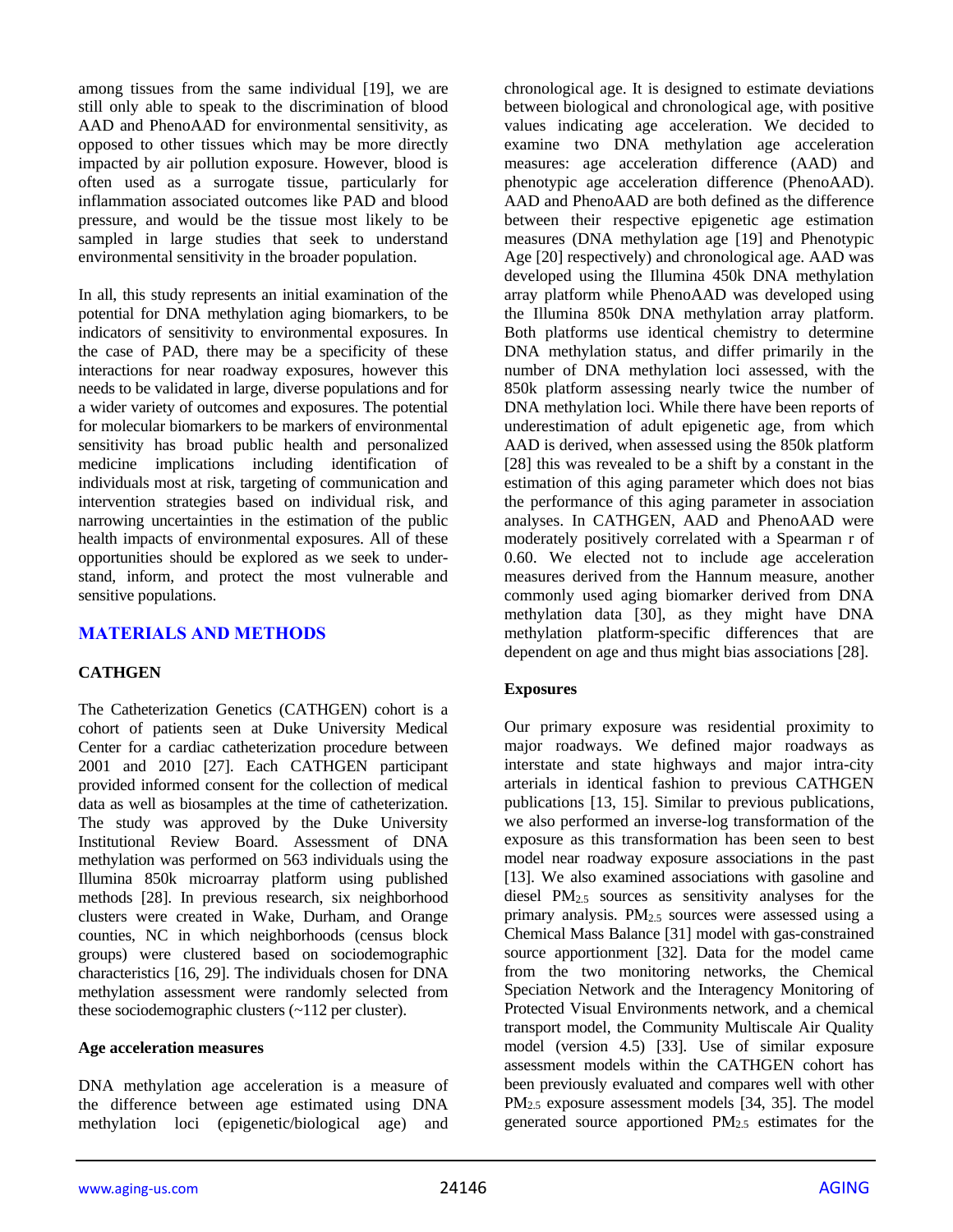North Carolina region of the USA from 2002 – 2011. Model estimates of daily and source apportioned  $PM_{2.5}$ were provided at a 12x12 km resolution. We computed annual averages for each PM<sub>2.5</sub> source to assess longterm exposures and required one year of data for annual average estimates. As the resolution of the sourcespecific  $PM_{2.5}$  model was 12km, these measures likely incorporate background air pollution from many nearby sources, as opposed to the model as opposed to traffic immediately nearby the residence, as would be captured by proximity to major roads. Participants were matched to exposure data based on their date of catheterization and primary address at the time of catheterization.

#### **Analytic approach**

We used multiplicative interaction models to determine if there was an interaction between AAD or PhenoAAD and each exposure for three health outcomes: peripheral arterial disease (PAD), systolic blood pressure (SBP), and diastolic blood pressure (DBP). We initially also considered hypertension as an outcome, however logistic regression models involving hypertension were often plagued by near complete separation which could inflate regression coefficients, thus we evaluated SBP and DBP. Outcomes were chosen based on previous associations with traffic-related air pollution exposure in CATHGEN [13]. We examined two models: a full model adjusting for age, race, sex, smoking status, and sociodemographic cluster, and a clinical model which included all the terms of the full model plus diabetes status, body mass index, and history of hyperlipidemia. There were five sociodemographic clusters defined based on Ward's hierarchical clustering of 11 census variables and developed specifically to assess neighborhood socioeconomic status. These have been associated with health outcomes in CATHGEN previously [16, 29] and were the basis for sampling participants, with  $\sim$ 112 participants sampled from each cluster (Supplementary Table 1). Thus, sociodemographic cluster was included as a factor variable to adjust for both socioeconomic status as well as cohort sampling strategy. As a sensitivity analysis to explore the impact of cell proportions we also adjusted analyses for proportions of the following cell types: CD8- T, CD4-T, Natural Killer, B cell, Monocytes, and Granulocytes. AAD has been previously associated with air pollution exposure [5] which means that models could be subject to multicollinearity. We checked the variance inflation factor (VIF) and used a VIF above 5 as an indication of potential multicollinearity.

To better aid in visualizing the interactions, we also evaluated interactions by classifying individuals into tertiles based on their AAD and PhenoAAD distributions. Supplementary Figure 1 shows the distribution of PhenoAAD tertiles for each tertile of AAD. We then evaluated the association between the first and the third tertile of inverse-log transformed distance to major roadways and each outcome (PAD, SBP, and DBP), and calculated an interaction p-value for age acceleration tertile and inverse-log transformed distance to major roadways using a multiplicative model (full model). We did not make this approach the primary approach as it reduces the sample size by a third, by removing the 2nd tertile from analysis, and because continuous traffic exposure metrics have shown better fits than binary measures in previous analyses of the CATHGEN cohort [13].

To examine if interactions were driven primarily by chronological age, we evaluated interactions between residential proximity to roadways and chronological age. We used the full model for confounder adjustment and additionally included adjustment for AAD and PhenoAAD. If our associations are driven primarily by a biological aging phenomenon, as opposed to chronological age, then we would expect attenuated interactions between chronological age and residential proximity to roadways, and little to no association after adjusting for AAD and PhenoAAD.

Prior to analysis all exposures were interquartile range transformed to improve comparability of model effect estimates. Given the single primary exposure and the correlation among epigenetic aging measures and outcomes, we did not impose a multiple testing penalty and instead report on all interactions with  $P < 0.05$  in the full model. As estimates were highly concordant for the full and clinical model, the clinical model was treated as a sensitivity analysis. All models were run in R version 3.5.1 [36]. Logistic regression was used for the binary outcome of PAD, while linear regression was used for the continuous outcomes of SBP and DBP.

# **Disclosure**

This manuscript does not necessarily represent the views and policies of the US Environmental Protection Agency.

# **AUTHOR CONTRIBUTIONS**

Study Design: CKW-C. Data Collection and Processing: AGR, AMW, RD, LCK, LMN. Data Analysis: CKW-C. Manuscript Drafting: CKW-C, ES Critical Revision: CKW-C, AMW, RJ, WEC. Funding: DD-Z, RBD, WEC, KO, ERH, SHS, WEK.

# **ACKNOWLEDGMENTS**

We thank all of the participants in the CATHGEN study, and we acknowledge the essential contributions of the faculty and staff of the Duke Cardiac Catheterization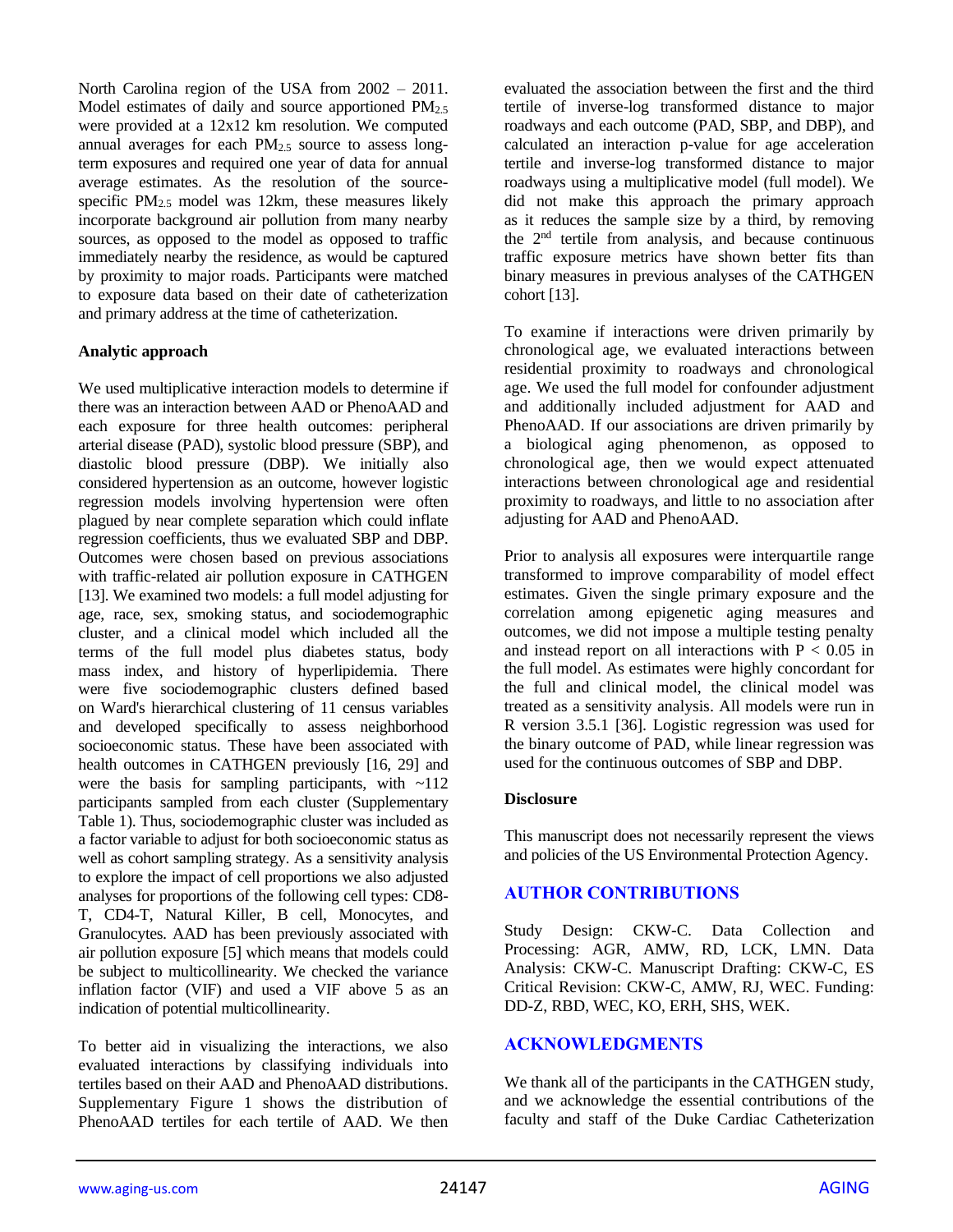Lab, the Duke Databank for Cardiovascular Disease, and the Duke Center for Human Genetics for their contributions to this manuscript.

# **CONFLICTS OF INTEREST**

The authors declare no conflicts of interest.

## **FUNDING**

This work was supported by United States Environmental Protection Agency internal funds. This work was supported by an award from the National Heart Lung and Blood Institute (P01-HL036587).

#### **REFERENCES**

- 1. Cohen AJ, Brauer M, Burnett R, Anderson HR, Frostad J, Estep K, Balakrishnan K, Brunekreef B, Dandona L, Dandona R, Feigin V, Freedman G, Hubbell B, et al. Estimates and 25-year trends of the global burden of disease attributable to ambient air pollution: an analysis of data from the global burden of diseases study 2015. Lancet. 2017; 389:1907–18. [https://doi.org/10.1016/S0140-6736\(17\)30505-6](https://doi.org/10.1016/S0140-6736(17)30505-6) PMID[:28408086](https://pubmed.ncbi.nlm.nih.gov/28408086)
- 2. Simoni M, Baldacci S, Maio S, Cerrai S, Sarno G, Viegi G. Adverse effects of outdoor pollution in the elderly. J Thorac Dis. 2015; 7:34–45. <https://doi.org/10.3978/j.issn.2072-1439.2014.12.10> PMID[:25694816](https://pubmed.ncbi.nlm.nih.gov/25694816)
- 3. Di Q, Wang Y, Zanobetti A, Wang Y, Koutrakis P, Choirat C, Dominici F, Schwartz JD. Air pollution and mortality in the medicare population. N Engl J Med. 2017; 376:2513–22. <https://doi.org/10.1056/NEJMoa1702747> PMID[:28657878](https://pubmed.ncbi.nlm.nih.gov/28657878)
- 4. Horvath S, Raj K. DNA methylation-based biomarkers and the epigenetic clock theory of ageing. Nat Rev Genet. 2018; 19:371–84. <https://doi.org/10.1038/s41576-018-0004-3> PMID[:29643443](https://pubmed.ncbi.nlm.nih.gov/29643443)
- 5. Dhingra R, Nwanaji-Enwerem JC, Samet M, Ward-Caviness CK. DNA methylation age-environmental influences, health impacts, and its role in environmental epidemiology. Curr Environ Health Rep. 2018; 5:317–27. <https://doi.org/10.1007/s40572-018-0203-2> PMID[:30047075](https://pubmed.ncbi.nlm.nih.gov/30047075)
- 6. Ward-Caviness CK, Nwanaji-Enwerem JC, Wolf K, Wahl S, Colicino E, Trevisi L, Kloog I, Just AC, Vokonas P, Cyrys J, Gieger C, Schwartz J, Baccarelli AA, et al. Longterm exposure to air pollution is associated with biological aging. Oncotarget. 2016; 7:74510–25.

<https://doi.org/10.18632/oncotarget.12903> PMI[D:27793020](https://pubmed.ncbi.nlm.nih.gov/27793020)

7. Nwanaji-Enwerem JC, Colicino E, Trevisi L, Kloog I, Just AC, Shen J, Brennan K, Dereix A, Hou L, Vokonas P, Schwartz J, Baccarelli AA. Long-term ambient particle exposures and blood DNA methylation age: findings from the VA normative aging study. Environ Epigenet. 2016; 2:dvw006.

<https://doi.org/10.1093/eep/dvw006> PMI[D:27453791](https://pubmed.ncbi.nlm.nih.gov/27453791)

- 8. Levine ME, Hosgood HD, Chen B, Absher D, Assimes T, Horvath S. DNA methylation age of blood predicts future onset of lung cancer in the women's health initiative. Aging (Albany NY). 2015; 7:690–700. <https://doi.org/10.18632/aging.100809> PMI[D:26411804](https://pubmed.ncbi.nlm.nih.gov/26411804)
- 9. Chen BH, Marioni RE, Colicino E, Peters MJ, Ward-Caviness CK, Tsai PC, Roetker NS, Just AC, Demerath EW, Guan W, Bressler J, Fornage M, Studenski S, et al. DNA methylation-based measures of biological age: meta-analysis predicting time to death. Aging (Albany NY). 2016; 8:1844–65. <https://doi.org/10.18632/aging.101020>

PMI[D:27690265](https://pubmed.ncbi.nlm.nih.gov/27690265)

- 10. Horvath S, Erhart W, Brosch M, Ammerpohl O, von Schönfels W, Ahrens M, Heits N, Bell JT, Tsai PC, Spector TD, Deloukas P, Siebert R, Sipos B, et al. Obesity accelerates epigenetic aging of human liver. Proc Natl Acad Sci USA. 2014; 111:15538–43. <https://doi.org/10.1073/pnas.1412759111> PMI[D:25313081](https://pubmed.ncbi.nlm.nih.gov/25313081)
- 11. Levine ME, Lu AT, Bennett DA, Horvath S. Epigenetic age of the pre-frontal cortex is associated with neuritic plaques, amyloid load, and Alzheimer's disease related cognitive functioning. Aging (Albany NY). 2015; 7:1198–211. <https://doi.org/10.18632/aging.100864>

PMI[D:26684672](https://pubmed.ncbi.nlm.nih.gov/26684672)

12. Ward-Caviness CK, Huffman JE, Everett K, Germain M, van Dongen J, Hill WD, Jhun MA, Brody JA, Ghanbari M, Du L, Roetker NS, de Vries PS, Waldenberger M, et al. DNA methylation age is associated with an altered hemostatic profile in a multiethnic meta-analysis. Blood. 2018; 132:1842–50. <https://doi.org/10.1182/blood-2018-02-831347>

PMI[D:30042098](https://pubmed.ncbi.nlm.nih.gov/30042098)

13. Ward-Caviness CK, Kraus WE, Blach C, Haynes CS, Dowdy E, Miranda ML, Devlin R, Diaz-Sanchez D, Cascio WE, Mukerjee S, Stallings C, Smith LA, Gregory SG, et al. Associations between residential proximity to traffic and vascular disease in a cardiac catheterization cohort. Arterioscler Thromb Vasc Biol. 2018; 38:275–82.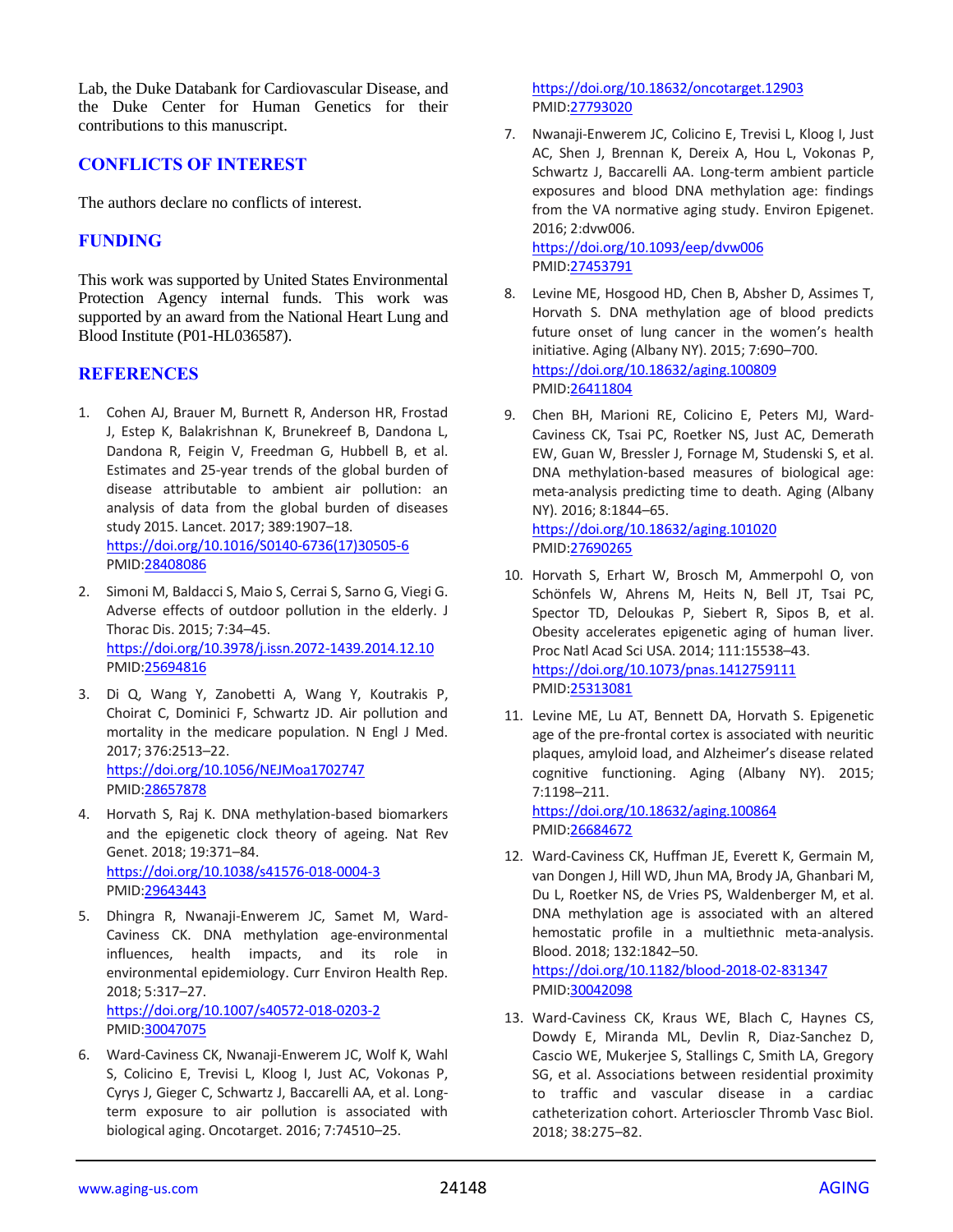<https://doi.org/10.1161/ATVBAHA.117.310003> PMID[:29191927](https://pubmed.ncbi.nlm.nih.gov/29191927)

- 14. McGuinn LA, Ward-Caviness CK, Neas LM, Schneider A, Diaz-Sanchez D, Cascio WE, Kraus WE, Hauser E, Dowdy E, Haynes C, Chudnovsky A, Koutrakis P, Devlin RB. Association between satellite-based estimates of long-term PM2.5 exposure and coronary artery disease. Environ Res. 2016; 145:9–17. <https://doi.org/10.1016/j.envres.2015.10.026> PMID[:26613345](https://pubmed.ncbi.nlm.nih.gov/26613345)
- 15. Ward-Caviness CK, Kraus WE, Blach C, Haynes CS, Dowdy E, Miranda ML, Devlin RB, Diaz-Sanchez D, Cascio WE, Mukerjee S, Stallings C, Smith LA, Gregory SG, et al. Association of roadway proximity with fasting plasma glucose and metabolic risk factors for cardiovascular disease in a cross-sectional study of cardiac catheterization patients. Environ Health Perspect. 2015; 123:1007–14.

<https://doi.org/10.1289/ehp.1306980> PMID[:25807578](https://pubmed.ncbi.nlm.nih.gov/25807578)

- 16. Mirowsky JE, Devlin RB, Diaz-Sanchez D, Cascio W, Grabich SC, Haynes C, Blach C, Hauser ER, Shah S, Kraus W, Olden K, Neas L. A novel approach for measuring residential socioeconomic factors associated with cardiovascular and metabolic health. J Expo Sci Environ Epidemiol. 2017; 27:281–89. <https://doi.org/10.1038/jes.2016.53> PMID[:27649842](https://pubmed.ncbi.nlm.nih.gov/27649842)
- 17. Hoffmann B, Moebus S, Kröger K, Stang A, Möhlenkamp S, Dragano N, Schmermund A, Memmesheimer M, Erbel R, Jöckel KH. Residential exposure to urban air pollution, ankle-brachial index, and peripheral arterial disease. Epidemiology. 2009; 20:280–88.

<https://doi.org/10.1097/EDE.0b013e3181961ac2> PMID[:19194299](https://pubmed.ncbi.nlm.nih.gov/19194299)

- 18. Wang Y, Wellenius GA, Hickson DA, Gjelsvik A, Eaton CB, Wyatt SB. Residential proximity to traffic-related pollution and atherosclerosis in 4 vascular beds among African-American adults: results from the jackson heart study. Am J Epidemiol. 2016; 184:732–43. <https://doi.org/10.1093/aje/kww080> PMID[:27789446](https://pubmed.ncbi.nlm.nih.gov/27789446)
- 19. Horvath S. DNA methylation age of human tissues and cell types. Genome Biol. 2013; 14:R115. <https://doi.org/10.1186/gb-2013-14-10-r115> PMID[:24138928](https://pubmed.ncbi.nlm.nih.gov/24138928)
- 20. Levine ME, Lu AT, Quach A, Chen BH, Assimes TL, Bandinelli S, Hou L, Baccarelli AA, Stewart JD, Li Y, Whitsel EA, Wilson JG, Reiner AP, et al. An epigenetic biomarker of aging for lifespan and healthspan. Aging (Albany NY). 2018; 10:573–91. <https://doi.org/10.18632/aging.101414> PMID[:29676998](https://pubmed.ncbi.nlm.nih.gov/29676998)
- 21. Simpkin AJ, Hemani G, Suderman M, Gaunt TR, Lyttleton O, Mcardle WL, Ring SM, Sharp GC, Tilling K, Horvath S, Kunze S, Peters A, Waldenberger M, et al. Prenatal and early life influences on epigenetic age in children: a study of mother-offspring pairs from two cohort studies. Hum Mol Genet. 2016; 25:191–201. <https://doi.org/10.1093/hmg/ddv456> PMID[:26546615](https://pubmed.ncbi.nlm.nih.gov/26546615)
- 22. Horvath S, Levine AJ. HIV-1 infection accelerates age according to the epigenetic clock. J Infect Dis. 2015; 212:1563–73. <https://doi.org/10.1093/infdis/jiv277> PMI[D:25969563](https://pubmed.ncbi.nlm.nih.gov/25969563)
- 23. Liu Z, Kuo PL, Horvath S, Crimmins E, Ferrucci L, Levine M. A new aging measure captures morbidity and mortality risk across diverse subpopulations from NHANES IV: A cohort study. PLoS Med. 2018; 15: e1002718. <https://doi.org/10.1371/journal.pmed.1002718>
- PMI[D:30596641](https://pubmed.ncbi.nlm.nih.gov/30596641) 24. Ward-Caviness CK. A review of gene-by-air pollution interactions for cardiovascular disease, risk factors, and biomarkers. Hum Genet. 2019; 138:547–61. <https://doi.org/10.1007/s00439-019-02004-w>

PMI[D:30968250](https://pubmed.ncbi.nlm.nih.gov/30968250)

25. Wittkopp S, Staimer N, Tjoa T, Gillen D, Daher N, Shafer M, Schauer JJ, Sioutas C, Delfino RJ. Mitochondrial genetic background modifies the relationship between traffic-related air pollution exposure and systemic biomarkers of inflammation. PLoS One. 2013; 8:e64444.

<https://doi.org/10.1371/journal.pone.0064444> PMI[D:23717615](https://pubmed.ncbi.nlm.nih.gov/23717615)

26. Ward-Caviness CK, Neas LM, Blach C, Haynes CS, LaRocque-Abramson K, Grass E, Dowdy E, Devlin RB, Diaz-Sanchez D, Cascio WE, Lynn Miranda M, Gregory SG, Shah SH, et al. Genetic variants in the bone morphogenic protein gene family modify the association between residential exposure to traffic and peripheral arterial disease. PLoS One. 2016; 11:e0152670.

<https://doi.org/10.1371/journal.pone.0152670> PMI[D:27082954](https://pubmed.ncbi.nlm.nih.gov/27082954)

- 27. Kraus WE, Granger CB, Sketch MH Jr, Donahue MP, Ginsburg GS, Hauser ER, Haynes C, Newby LK, Hurdle M, Dowdy ZE, Shah SH. A guide for a cardiovascular genomics biorepository: the CATHGEN experience. J Cardiovasc Transl Res. 2015; 8:449–57. <https://doi.org/10.1007/s12265-015-9648-y> PMI[D:26271459](https://pubmed.ncbi.nlm.nih.gov/26271459)
- 28. Dhingra R, Kwee LC, Diaz-Sanchez D, Devlin RB, Cascio W, Hauser ER, Gregory S, Shah S, Kraus WE, Olden K, Ward-Caviness CK. Evaluating DNA methylation age on the illumina MethylationEPIC bead chip. PLoS One.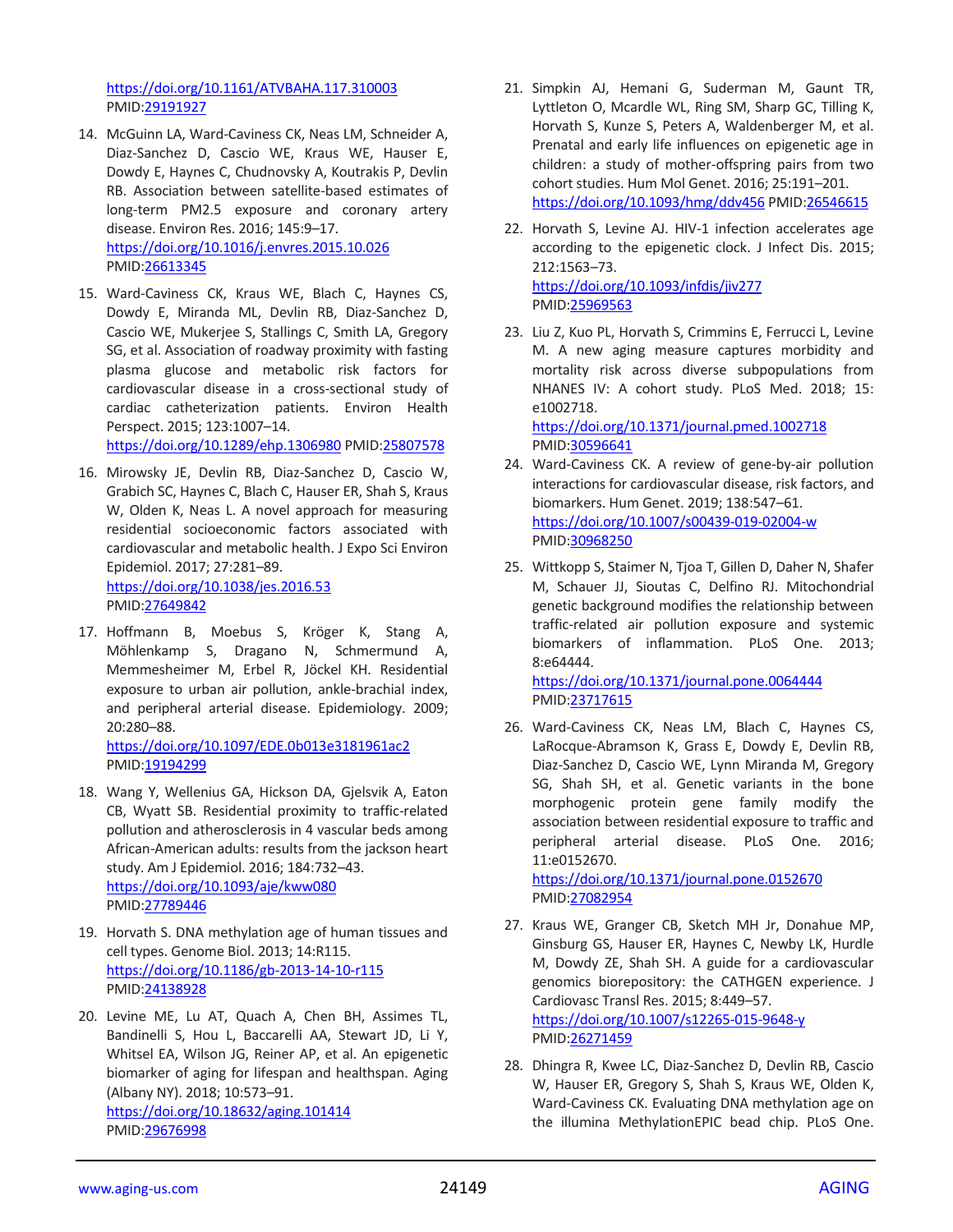2019; 14:e0207834. <https://doi.org/10.1371/journal.pone.0207834> PMID[:31002714](https://pubmed.ncbi.nlm.nih.gov/31002714)

- 29. Weaver AM, McGuinn L, Neas L, Mirowsky J, Devlin RB, Dhingra R, Ward-Caviness C, Cascio WE, Kraus WE, Hauser ER, Di Q, Schwartz J, Diaz-Sanchez D. Neighborhood sociodemographic effects on the associations between long-term PM2.5 exposure and cardiovascular outcomes and diabetes. Environ Epidemiol. 2019; 3. <https://doi.org/10.1097/EE9.0000000000000038> PMID[:30882060](https://pubmed.ncbi.nlm.nih.gov/30882060)
- 30. Hannum G, Guinney J, Zhao L, Zhang L, Hughes G, Sadda S, Klotzle B, Bibikova M, Fan JB, Gao Y, Deconde R, Chen M, Rajapakse I, et al. Genome-wide methylation profiles reveal quantitative views of human aging rates. Mol Cell. 2013; 49:359–67. <https://doi.org/10.1016/j.molcel.2012.10.016> PMID[:23177740](https://pubmed.ncbi.nlm.nih.gov/23177740)
- 31. Shi G, Liu J, Wang H, Tian Y, Wen J, Shi X, Feng Y, Ivey CE, Russell AG. Source apportionment for fine particulate matter in a Chinese city using an improved gas-constrained method and comparison with multiple receptor models. Environ Pollut. 2018; 233:1058–67. <https://doi.org/10.1016/j.envpol.2017.10.007> PMID[:29033173](https://pubmed.ncbi.nlm.nih.gov/29033173)
- 32. Coulter C, Lewis C. (2004). Protocol for Applying and Validating the CMB Model for PM2.5 and VOC.
- 33. Wyat AK, Bhave PV, Gilliland AB, Sarwar G, Roselle SJ. Evaluation of the community multiscale air quality (CMAQ) model version 4.5: Sensitivities impacting model performance; Part II—particulate matter. Atmospheric Environment. 2008; 42:6057–6066.
- 34. Huang R, Zhai X, Ivey CE, Friberg MD, Hu X, Liu Y, Di Q, Schwartz J, Mulholland JA, Russell AG. Air pollutant exposure field modeling using air quality model-data fusion methods and comparison with satellite AODderived fields: application over North Carolina, USA. Air Quality, Atmosphere and Health. 2018; 11:11–22. <https://doi.org/10.1007/s11869-017-0511-y>
- 35. McGuinn LA, Ward-Caviness C, Neas LM, Schneider A, Di Q, Chudnovsky A, Schwartz J, Koutrakis P, Russell AG, Garcia V, Kraus WE, Hauser ER, Cascio W, et al. Fine particulate matter and cardiovascular disease: comparison of assessment methods for long-term exposure. Environ Res. 2017; 159:16–23. <https://doi.org/10.1016/j.envres.2017.07.041> PMI[D:28763730](https://pubmed.ncbi.nlm.nih.gov/28763730)
- 36. R Core Team. (2018). R: A Language and Environment for Statistical Computing. (Vienna, Austria: R Foundation for Statistical Computing).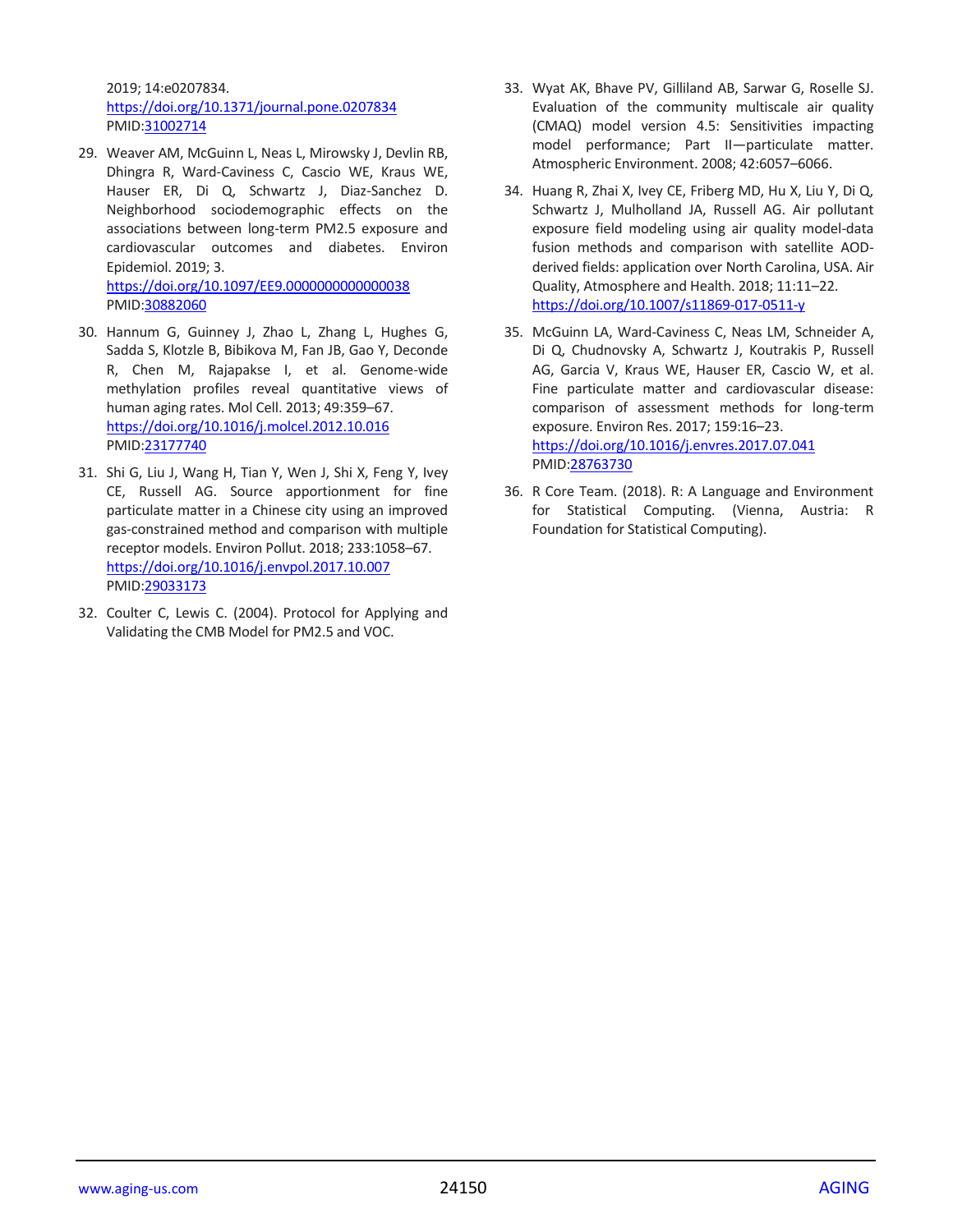# **SUPPLEMENTARY MATERIALS**

# **Supplementary Figures**

#### **PhenoAAD Tertiles by AAD Tertile 1**



PhenoAAD Tertiles





# **PhenoAAD Tertiles by AAD Tertile 3**



**Supplementary Figure 1. Counts of Phenotypic Age Acceleration Difference (PhenoAAD) tertiles by Age Acceleration Difference (AAD) tertiles.**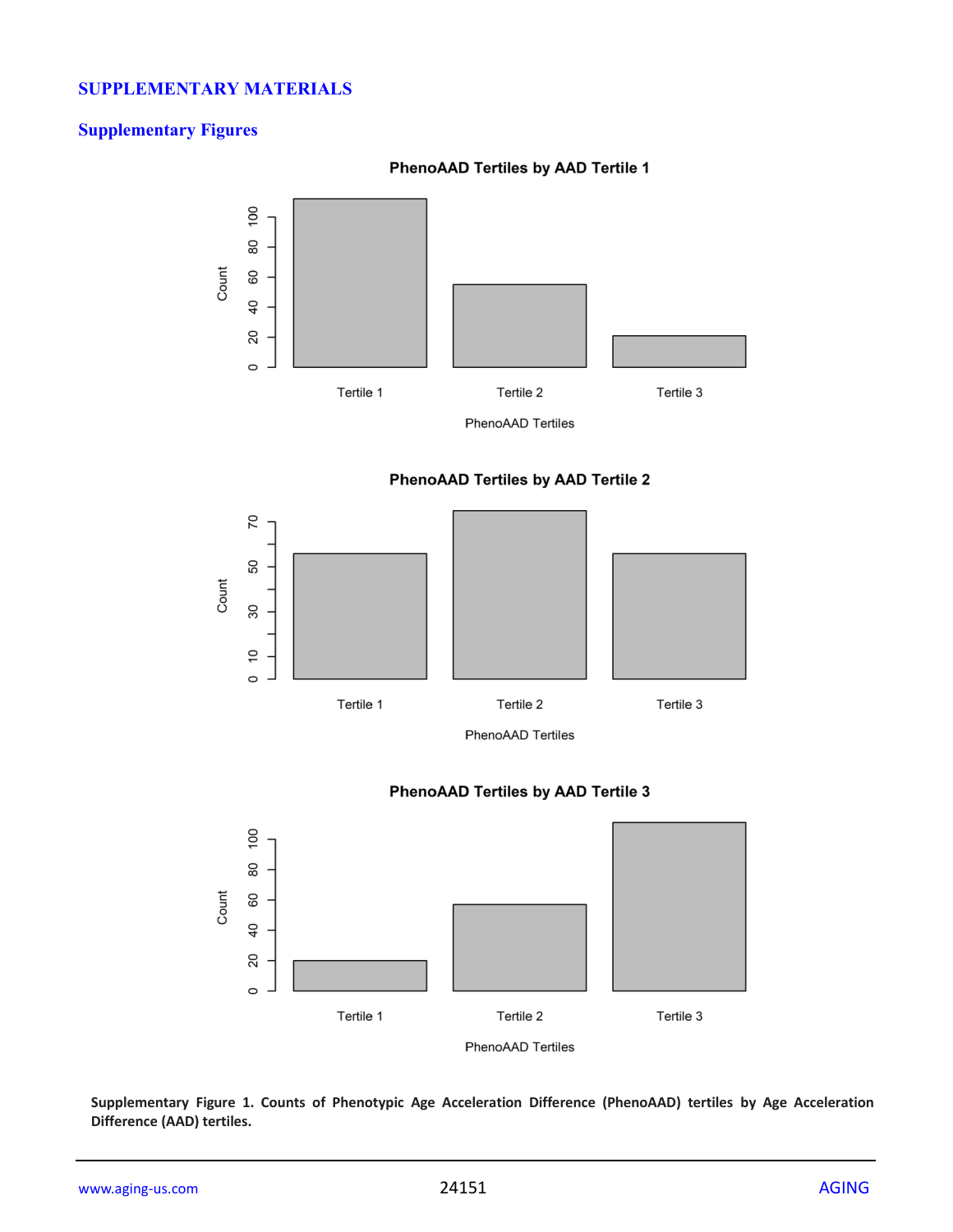#### **Model Concordance**



**Supplementary Figure 2. Concordance of Models.** Model concordance between the Full Model (adjusted for age, race, sex, smoking, and sociodemographic cluster) and the Clinical Model (Full Model + body mass index, history of diabetes, and history of hyperlipidemia) was determined by the correspondence of the exposure-aging interaction term. Plotted above are the interaction term regression coefficients (Beta) for each of the exposures (primary, positive controls, and negative controls) for all outcomes and aging measures. The red line is the y=x line which would indicate identity between the models. The Pearson correlation (r<sup>2</sup>) between the models was 0.96.



**Gasoline PM2.5 by Year** 



**Supplementary Figure 3. Source apportioned PM<sub>2.5</sub> by year. Boxplots of the source apportioned PM<sub>2.5</sub> (µg/m<sup>3</sup>) by year.**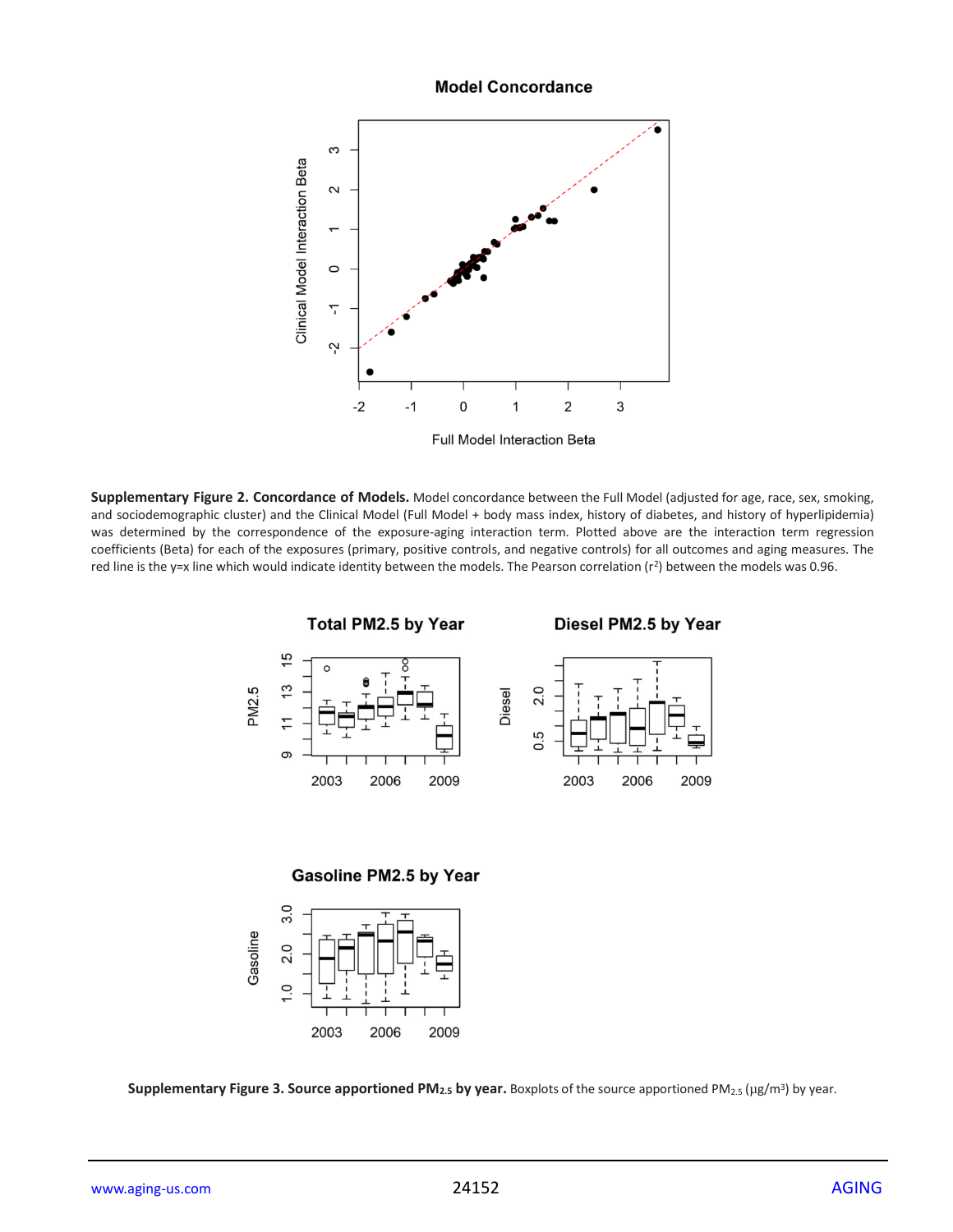# **Supplementary Tables**

| Sociodemographic cluster | N   | <b>Description</b>                                                             |
|--------------------------|-----|--------------------------------------------------------------------------------|
| Cluster 1                | 112 | Urban with high percentages people who are African-American and are            |
|                          |     | employed in non-managerial positions                                           |
| Cluster 2                | 112 | Urban, lower income, with a high proportion of residents on public assistance, |
|                          |     | unemployed and in non-managerial occupations                                   |
| Cluster 3                | 112 | Less urban than Clusters 1 and 2 with most of the population above the poverty |
|                          |     | level and unemployed as well as a large percentage of the population having a  |
|                          |     | Bachelor's degree and in non-managerial occupations                            |
| Cluster 4                | 113 | Cluster with the highest percentage of residents not identified as African or  |
|                          |     | European American. This Cluster has a high percentage of people with a         |
|                          |     | Bachelor's degree and low unemployment                                         |
| Cluster 5                | 114 | This Cluster is predominantly rural and has a low percentage of the population |
|                          |     | living below the poverty line. A low percentage of the population reported     |
|                          |     | being unemployed, most were non-African-American and this cluster has high     |
|                          |     | rates of owner-occupied housing                                                |

|  |  |  | Supplementary Table 1. Neighborhood sociodemographic cluster definitions and participant counts. |
|--|--|--|--------------------------------------------------------------------------------------------------|
|--|--|--|--------------------------------------------------------------------------------------------------|

**Supplementary Table 2. Interactions for full and clinical model.**

| <b>Model</b> | Outcome    | Aging      | <b>Exposure</b>             | <b>Beta</b> | <b>SE</b> | <b>Interaction P</b> |
|--------------|------------|------------|-----------------------------|-------------|-----------|----------------------|
| <b>Full</b>  | PAD        | <b>AAD</b> | Proximity to major roadways | 0.06        | 0.03      | 0.04                 |
| Clinical     | <b>PAD</b> | <b>AAD</b> | Proximity to major roadways | 0.06        | 0.03      | 0.05                 |
| Full         | <b>PAD</b> | <b>AAD</b> | Gasoline generated PM       | 0.13        | 0.05      | 0.008                |
| Clinical     | PAD        | <b>AAD</b> | Gasoline generated PM       | 0.13        | 0.05      | 0.01                 |
| Full         | <b>PAD</b> | <b>AAD</b> | Diesel generated PM         | 0.13        | 0.05      | 0.01                 |
| Clinical     | <b>PAD</b> | <b>AAD</b> | Diesel generated PM         | 0.13        | 0.05      | 0.02                 |
| Full         | <b>PAD</b> | <b>AAD</b> | non-traffic PM              | 0.03        | 0.04      | 0.42                 |
| Clinical     | <b>PAD</b> | <b>AAD</b> | non-traffic PM              | 0.01        | 0.04      | 0.88                 |
| Full         | PAD        | PhenoAAD   | Proximity to major roadways | 0.04        | 0.03      | 0.14                 |
| Clinical     | <b>PAD</b> | PhenoAAD   | Proximity to major roadways | 0.04        | 0.03      | 0.16                 |
| Full         | PAD        | PhenoAAD   | Gasoline generated PM       | 0.01        | 0.05      | 0.84                 |
| Clinical     | <b>PAD</b> | PhenoAAD   | Gasoline generated PM       | 0.02        | 0.05      | 0.74                 |
| Full         | <b>PAD</b> | PhenoAAD   | Diesel generated PM         | 0.00        | 0.05      | 0.98                 |
| Clinical     | <b>PAD</b> | PhenoAAD   | Diesel generated PM         | 0.01        | 0.05      | 0.83                 |
| Full         | <b>PAD</b> | PhenoAAD   | non-traffic PM              | $-0.01$     | 0.04      | 0.84                 |
| Clinical     | <b>PAD</b> | PhenoAAD   | non-traffic PM              | $-0.02$     | 0.04      | 0.55                 |
| Full         | <b>SBP</b> | <b>AAD</b> | Proximity to major roadways | 0.46        | 0.20      | 0.02                 |
| Clinical     | <b>SBP</b> | <b>AAD</b> | Proximity to major roadways | 0.44        | 0.20      | 0.03                 |
| Full         | <b>SBP</b> | <b>AAD</b> | Gasoline generated PM       | 0.35        | 0.28      | 0.21                 |
| Clinical     | <b>SBP</b> | <b>AAD</b> | Gasoline generated PM       | 0.31        | 0.28      | 0.27                 |
| Full         | <b>SBP</b> | <b>AAD</b> | Diesel generated PM         | 0.33        | 0.28      | 0.24                 |
| Clinical     | <b>SBP</b> | <b>AAD</b> | Diesel generated PM         | 0.28        | 0.28      | 0.32                 |
| Full         | <b>SBP</b> | <b>AAD</b> | non-traffic PM              | $-0.04$     | 0.21      | 0.84                 |
| Clinical     | <b>SBP</b> | <b>AAD</b> | non-traffic PM              | $-0.04$     | 0.21      | 0.85                 |
| Full         | <b>SBP</b> | PhenoAAD   | Proximity to major roadways | 0.12        | 0.16      | 0.46                 |
| Clinical     | <b>SBP</b> | PhenoAAD   | Proximity to major roadways | 0.13        | 0.16      | 0.41                 |
| Full         | <b>SBP</b> | PhenoAAD   | Gasoline generated PM       | 0.05        | 0.24      | 0.84                 |
| Clinical     | <b>SBP</b> | PhenoAAD   | Gasoline generated PM       | 0.00        | 0.23      | 0.99                 |
| Full         | <b>SBP</b> | PhenoAAD   | Diesel generated PM         | 0.12        | 0.23      | 0.60                 |
| Clinical     | <b>SBP</b> | PhenoAAD   | Diesel generated PM         | 0.08        | 0.23      | 0.73                 |
| Full         | <b>SBP</b> | PhenoAAD   | non-traffic PM              | 0.08        | 0.19      | 0.66                 |
| Clinical     | <b>SBP</b> | PhenoAAD   | non-traffic PM              | 0.07        | 0.19      | 0.71                 |
| Full         | <b>DBP</b> | <b>AAD</b> | Proximity to major roadways | 0.25        | 0.11      | 0.03                 |
| Clinical     | <b>DBP</b> | <b>AAD</b> | Proximity to major roadways | 0.24        | 0.11      | 0.03                 |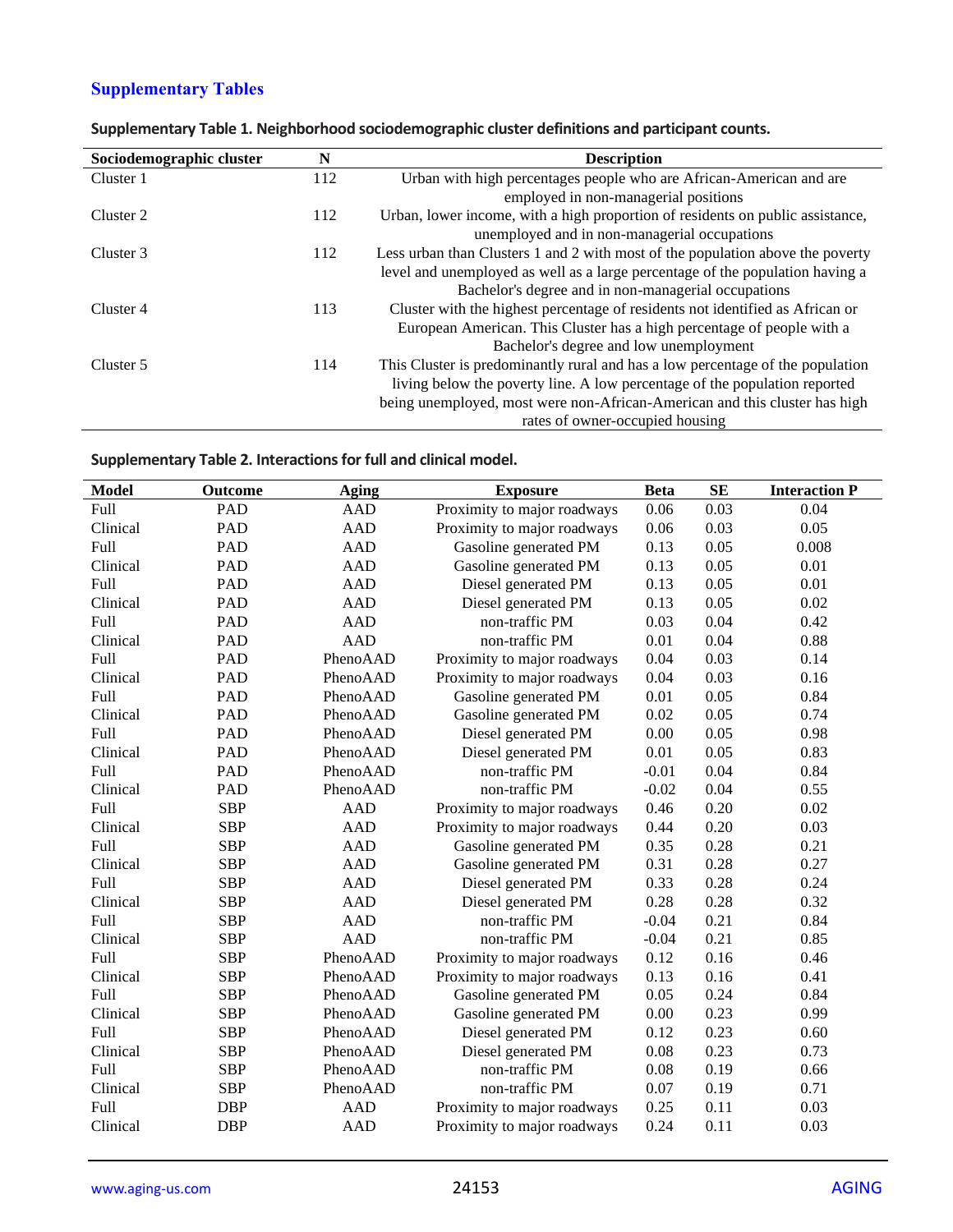| Full     | <b>DBP</b> | AAD      | Gasoline generated PM       | 0.17 | 0.15 | 0.29 |
|----------|------------|----------|-----------------------------|------|------|------|
| Clinical | <b>DBP</b> | AAD      | Gasoline generated PM       | 0.17 | 0.16 | 0.28 |
| Full     | <b>DBP</b> | AAD      | Diesel generated PM         | 0.09 | 0.16 | 0.57 |
| Clinical | <b>DBP</b> | AAD      | Diesel generated PM         | 0.09 | 0.16 | 0.57 |
| Full     | <b>DBP</b> | AAD      | non-traffic PM              | 0.06 | 0.12 | 0.61 |
| Clinical | <b>DBP</b> | AAD      | non-traffic PM              | 0.07 | 0.12 | 0.55 |
| Full     | <b>DBP</b> | PhenoAAD | Proximity to major roadways | 0.19 | 0.09 | 0.04 |
| Clinical | <b>DBP</b> | PhenoAAD | Proximity to major roadways | 0.19 | 0.09 | 0.04 |
| Full     | <b>DBP</b> | PhenoAAD | Gasoline generated PM       | 0.00 | 0.13 | 1.00 |
| Clinical | <b>DBP</b> | PhenoAAD | Gasoline generated PM       | 0.00 | 0.13 | 0.97 |
| Full     | <b>DBP</b> | PhenoAAD | Diesel generated PM         | 0.02 | 0.13 | 0.91 |
| Clinical | <b>DBP</b> | PhenoAAD | Diesel generated PM         | 0.01 | 0.13 | 0.95 |
| Full     | <b>DBP</b> | PhenoAAD | non-traffic PM              | 0.09 | 0.10 | 0.39 |
| Clinical | <b>DBP</b> | PhenoAAD | non-traffic PM              | 0.09 | 0.10 | 0.39 |

Interactions for the Full and Clinical model for all exposures, aging measures, and outcomes. Estimates provided are for the interaction between the exposure and the accelerated aging measure given in each row. Non-traffic PM2.5 refers to the residuals of PM<sub>2.5</sub> after regressing out PM<sub>2.5</sub> from diesel and gasoline sources. AAD = age acceleration difference; Beta = regression coefficient for interaction term; DBP = diastolic blood pressure; PAD = peripheral arterial disease;  $PM$  = particulate matter < 2.5 micrometers in diameter (PM<sub>2.5</sub>); PhenoAAD = phenotypic age acceleration difference; SBP = systolic blood pressure.

| <b>Outcome</b> |              | Poll                  | Full        |      |      | $Full + Year$ of catheterization |      |      |
|----------------|--------------|-----------------------|-------------|------|------|----------------------------------|------|------|
|                | <b>Aging</b> |                       | <b>Beta</b> | SЕ   | P    | <b>Beta</b>                      | SE   | P    |
| <b>DBP</b>     | AAD          | Diesel generated PM   | 0.09        | 0.16 | 0.57 | 0.07                             | 0.16 | 0.66 |
| <b>DBP</b>     | AAD          | Gasoline generated PM | 0.17        | 0.15 | 0.29 | 0.13                             | 0.15 | 0.39 |
| <b>DBP</b>     | AAD          | non-traffic PM        | 0.06        | 0.12 | 0.61 | 0.08                             | 0.12 | 0.47 |
| <b>DBP</b>     | AAD          | Total $PM_{2.5}$      | 0.07        | 0.12 | 0.55 | 0.08                             | 0.12 | 0.49 |
| <b>PAD</b>     | AAD          | Diesel generated PM   | 0.13        | 0.05 | 0.01 | 0.12                             | 0.05 | 0.02 |
| <b>PAD</b>     | AAD          | Gasoline generated PM | 0.13        | 0.05 | 0.01 | 0.12                             | 0.05 | 0.01 |
| <b>PAD</b>     | AAD          | non-traffic PM        | 0.03        | 0.04 | 0.42 | 0.03                             | 0.04 | 0.42 |
| <b>PAD</b>     | AAD          | Total $PM_{2.5}$      | 0.09        | 0.04 | 0.02 | 0.09                             | 0.04 | 0.02 |
| <b>SBP</b>     | AAD          | Diesel generated PM   | 0.33        | 0.28 | 0.24 | 0.33                             | 0.29 | 0.25 |
| <b>SBP</b>     | AAD          | Gasoline generated PM | 0.35        | 0.28 | 0.21 | 0.35                             | 0.28 | 0.21 |
| <b>SBP</b>     | AAD          | non-traffic PM        | $-0.04$     | 0.21 | 0.84 | $-0.05$                          | 0.22 | 0.83 |
| <b>SBP</b>     | AAD          | Total $PM_{2.5}$      | 0.21        | 0.22 | 0.33 | 0.21                             | 0.22 | 0.33 |

#### **Supplementary Table 3. Comparison of models with and without adjustment for year of catheterization.**

Year can be an important confounder in some air pollution models as both air quality and clinical factors can vary over years. Here we justify not including year within the models by showing it has little effect on the interaction term in the Full model. As PAD was a binary outcome it estimates are given on the log-odds scale. All estimates are for the aging-air pollution interaction term. Full model adjustment was age, race, sex, smoking status, and sociodemographic cluster. The Clinical model adjustment included all terms for the Full model plus diabetes status, body mass index, and history of hyperlipidemia. Beta = regression coefficient for interaction term; Diesel generated PM = diesel source apportioned PM2.5; Gasoline generated PM = gasoline source apportioned PM2.5; PM2.5 = particulate matter < 2.5  $\mu$ m in diameter; SE = standard error.